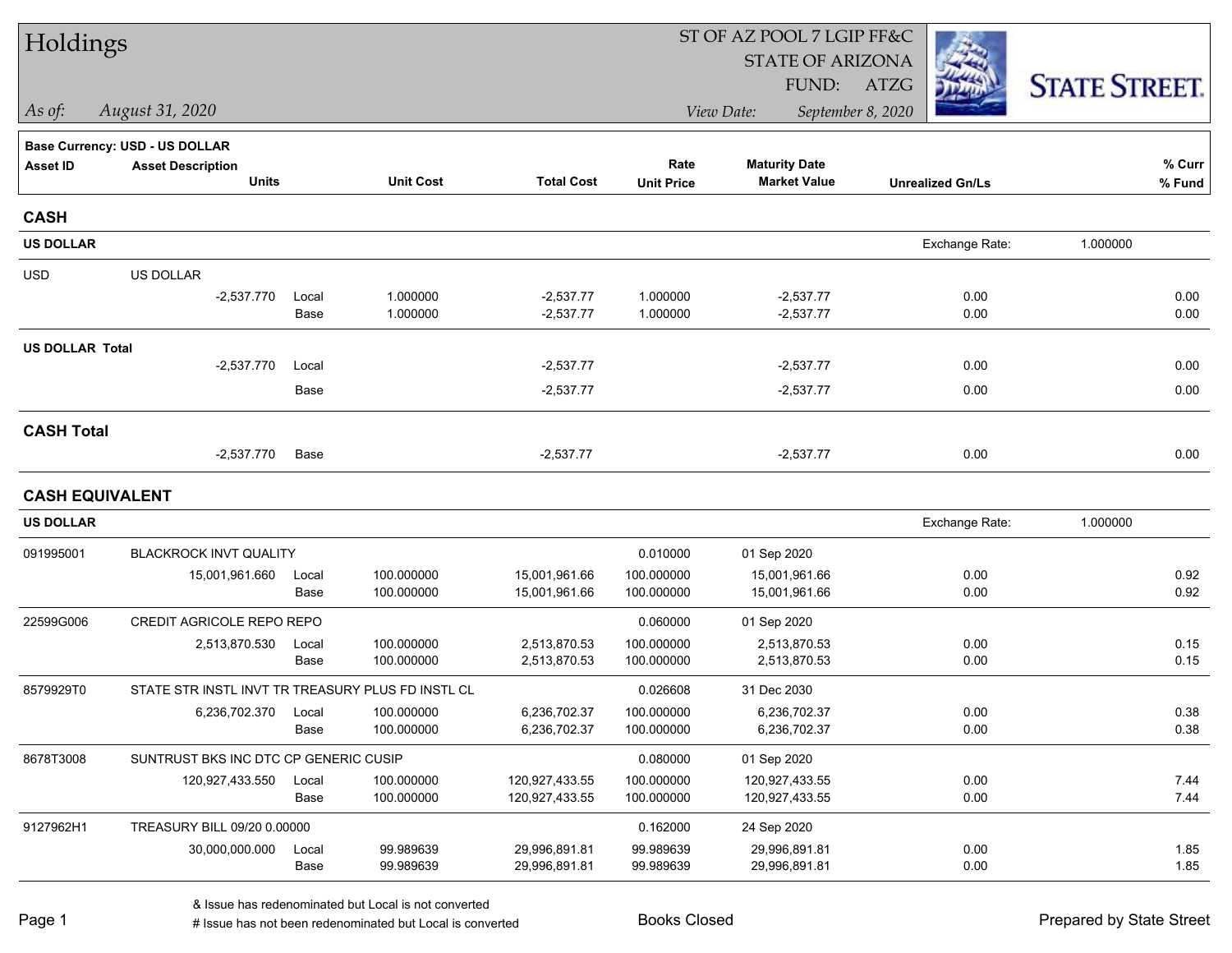| Holdings        |                                                                   |       |                  |                   | ST OF AZ POOL 7 LGIP FF&C |                         |                         |      |                      |
|-----------------|-------------------------------------------------------------------|-------|------------------|-------------------|---------------------------|-------------------------|-------------------------|------|----------------------|
|                 |                                                                   |       |                  |                   |                           | <b>STATE OF ARIZONA</b> |                         |      |                      |
|                 |                                                                   |       |                  |                   |                           | FUND:                   | <b>ATZG</b>             |      | <b>STATE STREET.</b> |
| $\vert$ As of:  | August 31, 2020                                                   |       |                  |                   |                           | View Date:              | September 8, 2020       |      |                      |
|                 |                                                                   |       |                  |                   |                           |                         |                         |      |                      |
| <b>Asset ID</b> | <b>Base Currency: USD - US DOLLAR</b><br><b>Asset Description</b> |       |                  |                   | Rate                      | <b>Maturity Date</b>    |                         |      | % Curr               |
|                 | <b>Units</b>                                                      |       | <b>Unit Cost</b> | <b>Total Cost</b> | <b>Unit Price</b>         | <b>Market Value</b>     | <b>Unrealized Gn/Ls</b> |      | % Fund               |
| 9127962J7       | TREASURY BILL 10/20 0.00000                                       |       |                  |                   | 0.135000                  | 01 Oct 2020             |                         |      |                      |
|                 | 40,000,000.000                                                    | Local | 99.988111        | 39,995,244.58     | 99.988111                 | 39,995,244.58           |                         | 0.00 | 2.46                 |
|                 |                                                                   | Base  | 99.988111        | 39,995,244.58     | 99.988111                 | 39,995,244.58           |                         | 0.00 | 2.46                 |
| 9127962R9       | TREASURY BILL 10/20 0.00000                                       |       |                  |                   | 0.155000                  | 15 Oct 2020             |                         |      |                      |
|                 | 5,000,000.000                                                     | Local | 99.981056        | 4,999,052.78      | 99.981056                 | 4,999,052.78            |                         | 0.00 | 0.31                 |
|                 |                                                                   | Base  | 99.981056        | 4,999,052.78      | 99.981056                 | 4,999,052.78            |                         | 0.00 | 0.31                 |
| 9127962S7       | TREASURY BILL 10/20 0.00000                                       |       |                  |                   | 0.155000                  | 22 Oct 2020             |                         |      |                      |
|                 | 5,000,000.000                                                     | Local | 99.978042        | 4,998,902.08      | 99.978042                 | 4,998,902.08            |                         | 0.00 | 0.31                 |
|                 |                                                                   | Base  | 99.978042        | 4,998,902.08      | 99.978042                 | 4,998,902.08            |                         | 0.00 | 0.31                 |
| 9127962T5       | TREASURY BILL 10/20 0.00000                                       |       |                  |                   | 0.141300                  | 29 Oct 2020             |                         |      |                      |
|                 | 30,000,000.000                                                    | Local | 99.976601        | 29,992,980.39     | 99.976601                 | 29,992,980.39           |                         | 0.00 | 1.85                 |
|                 |                                                                   | Base  | 99.976601        | 29,992,980.39     | 99.976601                 | 29,992,980.39           |                         | 0.00 | 1.85                 |
| 9127963A5       | TREASURY BILL 11/20 0.00000                                       |       |                  |                   | 0.115000                  | 19 Nov 2020             |                         |      |                      |
|                 | 10,000,000.000                                                    | Local | 99.974764        | 9,997,476.39      | 99.974764                 | 9,997,476.39            |                         | 0.00 | 0.62                 |
|                 |                                                                   | Base  | 99.974764        | 9,997,476.39      | 99.974764                 | 9,997,476.39            |                         | 0.00 | 0.62                 |
| 9127963B3       | TREASURY BILL 11/20 0.00000                                       |       |                  |                   | 0.111000                  | 27 Nov 2020             |                         |      |                      |
|                 | 10,000,000.000                                                    | Local | 99.973175        | 9,997,317.50      | 99.973175                 | 9,997,317.50            |                         | 0.00 | 0.62                 |
|                 |                                                                   | Base  | 99.973175        | 9,997,317.50      | 99.973175                 | 9,997,317.50            |                         | 0.00 | 0.62                 |
| 9127963R8       | TREASURY BILL 09/20 0.00000                                       |       |                  |                   | 0.137500                  | 01 Sep 2020             |                         |      |                      |
|                 | 20,000,000.000                                                    | Local | 100.000000       | 20,000,000.00     | 100.000000                | 20,000,000.00           |                         | 0.00 | 1.23                 |
|                 |                                                                   | Base  | 100.000000       | 20,000,000.00     | 100.000000                | 20,000,000.00           |                         | 0.00 | 1.23                 |
| 9127963Y3       | TREASURY BILL 09/20 0.00000                                       |       |                  |                   | 0.096300                  | 15 Sep 2020             |                         |      |                      |
|                 | 30,000,000.000                                                    | Local | 99.995796        | 29,998,738.83     | 99.995796                 | 29,998,738.83           |                         | 0.00 | 1.85                 |
|                 |                                                                   | Base  | 99.995796        | 29,998,738.83     | 99.995796                 | 29,998,738.83           |                         | 0.00 | 1.85                 |
| 912796TN9       | TREASURY BILL 10/20 0.00000                                       |       |                  |                   | 0.160000                  | 08 Oct 2020             |                         |      |                      |
|                 | 15,000,000.000                                                    | Local | 99.983556        | 14,997,533.33     | 99.983556                 | 14,997,533.33           |                         | 0.00 | 0.92                 |
|                 |                                                                   | Base  | 99.983556        | 14,997,533.33     | 99.983556                 | 14,997,533.33           |                         | 0.00 | 0.92                 |
| 912796TP4       | TREASURY BILL 11/20 0.00000                                       |       |                  |                   | 0.095000                  | 05 Nov 2020             |                         |      |                      |
|                 | 20,000,000.000                                                    | Local | 99.982847        | 19,996,569.44     | 99.982847                 | 19,996,569.44           |                         | 0.00 | 1.23                 |
|                 |                                                                   | Base  | 99.982847        | 19,996,569.44     | 99.982847                 | 19,996,569.44           |                         | 0.00 | 1.23                 |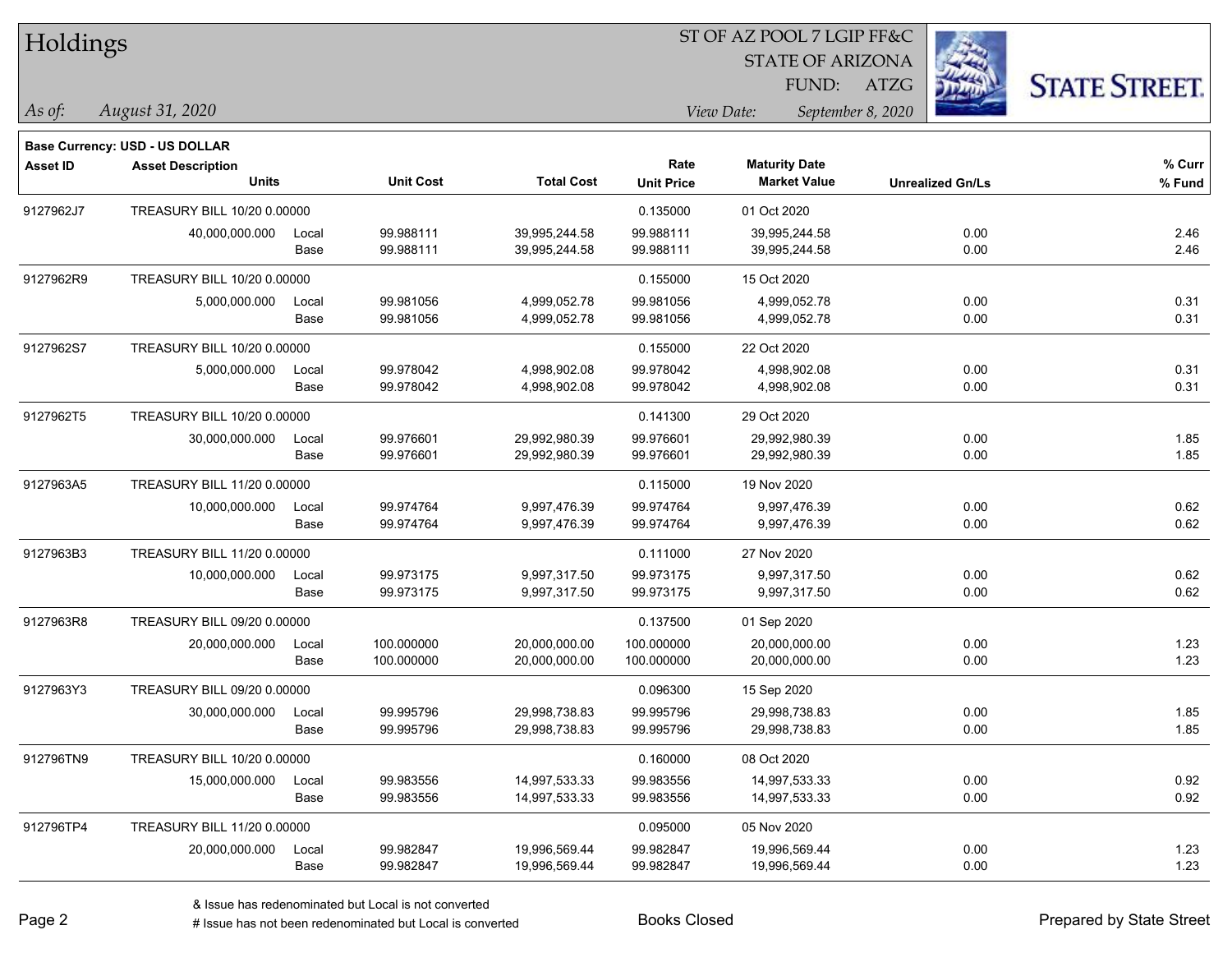| Holdings               |                                                 |       |                                                      |                   | ST OF AZ POOL 7 LGIP FF&C |                         |                   |                         |                      |
|------------------------|-------------------------------------------------|-------|------------------------------------------------------|-------------------|---------------------------|-------------------------|-------------------|-------------------------|----------------------|
|                        |                                                 |       |                                                      |                   |                           | <b>STATE OF ARIZONA</b> |                   |                         |                      |
|                        |                                                 |       |                                                      |                   |                           | FUND:                   | <b>ATZG</b>       |                         | <b>STATE STREET.</b> |
| As of:                 | August 31, 2020                                 |       |                                                      |                   |                           | View Date:              | September 8, 2020 |                         |                      |
|                        | <b>Base Currency: USD - US DOLLAR</b>           |       |                                                      |                   |                           |                         |                   |                         |                      |
| <b>Asset ID</b>        | <b>Asset Description</b>                        |       |                                                      |                   | Rate                      | <b>Maturity Date</b>    |                   |                         | % Curr               |
|                        | <b>Units</b>                                    |       | <b>Unit Cost</b>                                     | <b>Total Cost</b> | <b>Unit Price</b>         | <b>Market Value</b>     |                   | <b>Unrealized Gn/Ls</b> | % Fund               |
| 912796TY5              | TREASURY BILL 12/20 0.00000                     |       |                                                      |                   | 0.155000                  | 31 Dec 2020             |                   |                         |                      |
|                        | 10,000,000.000                                  | Local | 99.947903                                            | 9,994,790.28      | 99.947903                 | 9,994,790.28            |                   | 0.00                    | 0.62                 |
|                        |                                                 | Base  | 99.947903                                            | 9,994,790.28      | 99.947903                 | 9,994,790.28            |                   | 0.00                    | 0.62                 |
| 912796XE4              | TREASURY BILL 02/21 0.00000                     |       |                                                      |                   | 0.167500                  | 25 Feb 2021             |                   |                         |                      |
|                        | 10,000,000.000                                  | Local | 99.917646                                            | 9,991,764.58      | 99.917646                 | 9,991,764.58            |                   | 0.00                    | 0.62                 |
|                        |                                                 | Base  | 99.917646                                            | 9,991,764.58      | 99.917646                 | 9,991,764.58            |                   | 0.00                    | 0.62                 |
| 921FRK000              | BMO TRIPARTY MTGE CLAS/ISIT/RTRP MATU//20121224 |       |                                                      |                   | 0.050000                  | 01 Sep 2020             |                   |                         |                      |
|                        | 90,000,000.000                                  | Local | 100.000000                                           | 90,000,000.00     | 100.000000                | 90,000,000.00           |                   | 0.00                    | 5.54                 |
|                        |                                                 | Base  | 100.000000                                           | 90,000,000.00     | 100.000000                | 90,000,000.00           |                   | 0.00                    | 5.54                 |
| 926NKW009              | AMHERST PIERPONT 04/15 VAR                      |       |                                                      |                   | 0.090000                  | 08 Sep 2020             |                   |                         |                      |
|                        | 25,000,000.000                                  | Local | 100.000000                                           | 25,000,000.00     | 100.000000                | 25,000,000.00           |                   | 0.00                    | 1.54                 |
|                        |                                                 | Base  | 100.000000                                           | 25,000,000.00     | 100.000000                | 25,000,000.00           |                   | 0.00                    | 1.54                 |
| 930ABD003              | FIDELITY INVESTMENTS MONEY                      |       |                                                      |                   | 0.010000                  | 01 Sep 2020             |                   |                         |                      |
|                        | 50,077,860.670                                  | Local | 100.000000                                           | 50,077,860.67     | 100.000000                | 50,077,860.67           |                   | 0.00                    | 3.08                 |
|                        |                                                 | Base  | 100.000000                                           | 50,077,860.67     | 100.000000                | 50,077,860.67           |                   | 0.00                    | 3.08                 |
| 979QHR003              | SOUTH STREET REPO                               |       |                                                      |                   | 0.110000                  | 01 Sep 2020             |                   |                         |                      |
|                        | 35,000,000.000                                  | Local | 100.000000                                           | 35,000,000.00     | 100.000000                | 35,000,000.00           |                   | 0.00                    | 2.15                 |
|                        |                                                 | Base  | 100.000000                                           | 35,000,000.00     | 100.000000                | 35,000,000.00           |                   | 0.00                    | 2.15                 |
| 979RFJ001              | ALLIANCE BANK OF ARIZONA MONEY                  |       |                                                      |                   | 1.260000                  | 01 Sep 2020             |                   |                         |                      |
|                        | 2,535.170                                       | Local | 100.000000                                           | 2,535.17          | 100.000000                | 2,535.17                |                   | 0.00                    | 0.00                 |
|                        |                                                 | Base  | 100.000000                                           | 2,535.17          | 100.000000                | 2,535.17                |                   | 0.00                    | 0.00                 |
| <b>US DOLLAR Total</b> |                                                 |       |                                                      |                   |                           |                         |                   |                         |                      |
|                        | 579,760,363.950                                 | Local |                                                      | 579,717,625.94    |                           | 579,717,625.94          |                   | 0.00                    | 35.69                |
|                        |                                                 | Base  |                                                      | 579,717,625.94    |                           | 579,717,625.94          |                   | 0.00                    | 35.69                |
|                        | <b>CASH EQUIVALENT Total</b>                    |       |                                                      |                   |                           |                         |                   |                         |                      |
|                        | 579,760,363.950                                 | Base  |                                                      | 579,717,625.94    |                           | 579,717,625.94          |                   | 0.00                    | 35.69                |
| <b>FIXED INCOME</b>    |                                                 |       |                                                      |                   |                           |                         |                   |                         |                      |
|                        |                                                 |       |                                                      |                   |                           |                         |                   |                         |                      |
| <b>US DOLLAR</b>       |                                                 |       |                                                      |                   |                           |                         |                   | Exchange Rate:          | 1.000000             |
|                        |                                                 |       | & Issue has redenominated but Local is not converted |                   |                           |                         |                   |                         |                      |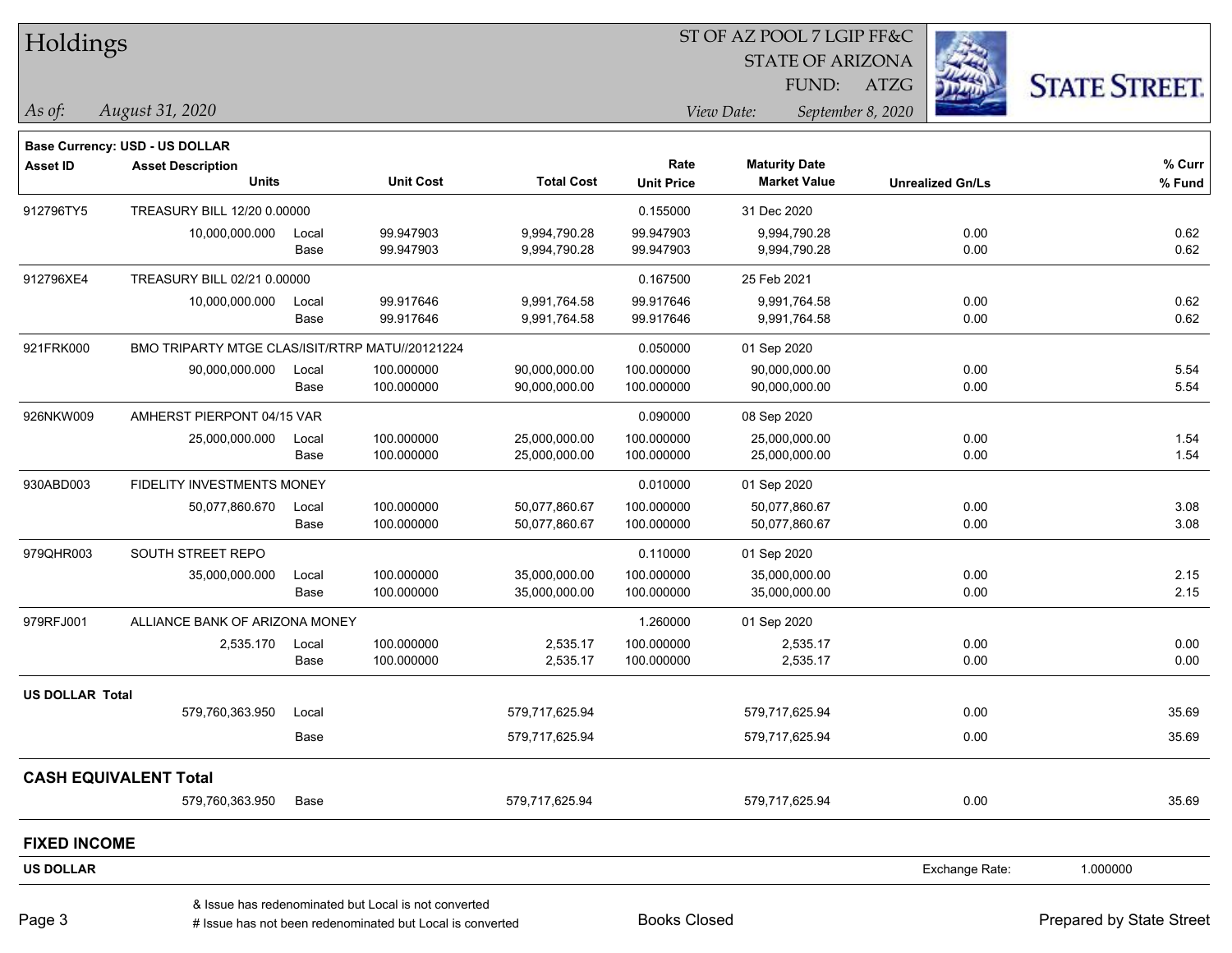| Holdings |  |
|----------|--|
|----------|--|

STATE OF ARIZONA

FUND: ATZG



**Base Currency: USD - US DOLLAR**

*August 31, 2020 As of: View Date: September 8, 2020*

| Asset ID  | <b>Asset Description</b><br><b>Units</b> |               | <b>Unit Cost</b>       | <b>Total Cost</b>              | Rate<br><b>Unit Price</b> | <b>Maturity Date</b><br><b>Market Value</b> | <b>Unrealized Gn/Ls</b>    | % Curr<br>% Fund |
|-----------|------------------------------------------|---------------|------------------------|--------------------------------|---------------------------|---------------------------------------------|----------------------------|------------------|
| 9127962G3 | TREASURY BILL 09/20 0.00000              |               |                        |                                |                           | 17 Sep 2020                                 |                            |                  |
|           | 20,000,000.000                           | Local<br>Base | 99.992445<br>99.992445 | 19,998,488.90<br>19,998,488.90 | 99.995889<br>99.995889    | 19,999,177.80<br>19,999,177.80              | 688.90<br>688.90           | 1.23<br>1.23     |
| 9127962H1 | TREASURY BILL 09/20 0.00000              |               |                        |                                |                           | 24 Sep 2020                                 |                            |                  |
|           | 20,000,000.000                           | Local<br>Base | 99.989938<br>99.989938 | 19,997,987.53<br>19,997,987.53 | 99.994250<br>99.994250    | 19,998,850.00<br>19,998,850.00              | 862.47<br>862.47           | 1.23<br>1.23     |
| 9127962J7 | TREASURY BILL 10/20 0.00000              |               |                        |                                |                           | 01 Oct 2020                                 |                            |                  |
|           | 10,000,000.000                           | Local<br>Base | 99.986458<br>99.986458 | 9,998,645.83<br>9,998,645.83   | 99.991458<br>99.991458    | 9,999,145.80<br>9,999,145.80                | 499.97<br>499.97           | 0.62<br>0.62     |
| 9127962R9 | TREASURY BILL 10/20 0.00000              |               |                        |                                |                           | 15 Oct 2020                                 |                            |                  |
|           | 45,000,000.000                           | Local<br>Base | 99.980852<br>99.980852 | 44,991,383.33<br>44,991,383.33 | 99.987778<br>99.987778    | 44,994,500.10<br>44,994,500.10              | 3,116.77<br>3,116.77       | 2.77<br>2.77     |
| 9127962S7 | TREASURY BILL 10/20 0.00000              |               |                        |                                | 0.010000                  | 22 Oct 2020                                 |                            |                  |
|           | 45,000,000.000                           | Local<br>Base | 99.982371<br>99.982371 | 44,992,066.74<br>44,992,066.74 | 99.985125<br>99.985125    | 44,993,306.25<br>44,993,306.25              | 1,239.51<br>1,239.51       | 2.77<br>2.77     |
| 9127962T5 | TREASURY BILL 10/20 0.00000              |               |                        |                                | 0.010000                  | 29 Oct 2020                                 |                            |                  |
|           | 30,000,000.000                           | Local<br>Base | 99.980280<br>99.980280 | 29,994,083.93<br>29,994,083.93 | 99.983486<br>99.983486    | 29,995,045.80<br>29,995,045.80              | 961.87<br>961.87           | 1.85<br>1.85     |
| 9127962Z1 | TREASURY BILL 11/20 0.00000              |               |                        |                                | 0.010000                  | 12 Nov 2020                                 |                            |                  |
|           | 50,000,000.000                           | Local<br>Base | 99.978432<br>99.978432 | 49,989,215.90<br>49,989,215.90 | 99.979000<br>99.979000    | 49,989,500.00<br>49,989,500.00              | 284.10<br>284.10           | 3.08<br>3.08     |
| 9127963A5 | TREASURY BILL 11/20 0.00000              |               |                        |                                | 0.010000                  | 19 Nov 2020                                 |                            |                  |
|           | 40,000,000.000                           | Local<br>Base | 99.974901<br>99.974901 | 39,989,960.36<br>39,989,960.36 | 99.976410<br>99.976410    | 39,990,564.00<br>39,990,564.00              | 603.64<br>603.64           | 2.46<br>2.46     |
| 9127963B3 | TREASURY BILL 11/20 0.00000              |               |                        |                                |                           | 27 Nov 2020                                 |                            |                  |
|           | 40,000,000.000                           | Local<br>Base | 99.969973<br>99.969973 | 39,987,989.26<br>39,987,989.26 | 99.973115<br>99.973115    | 39,989,246.00<br>39,989,246.00              | 1,256.74<br>1,256.74       | 2.46<br>2.46     |
| 9127963C1 | TREASURY BILL 07/20 0.00000              |               |                        |                                | 0.010000                  | 07 Jul 2020                                 |                            |                  |
|           | 0.000                                    | Local<br>Base | 0.000000<br>0.000000   | 2,945.91<br>2,945.91           | 0.000000<br>0.000000      | 0.00<br>0.00                                | $-2,945.91$<br>$-2,945.91$ | 0.00<br>0.00     |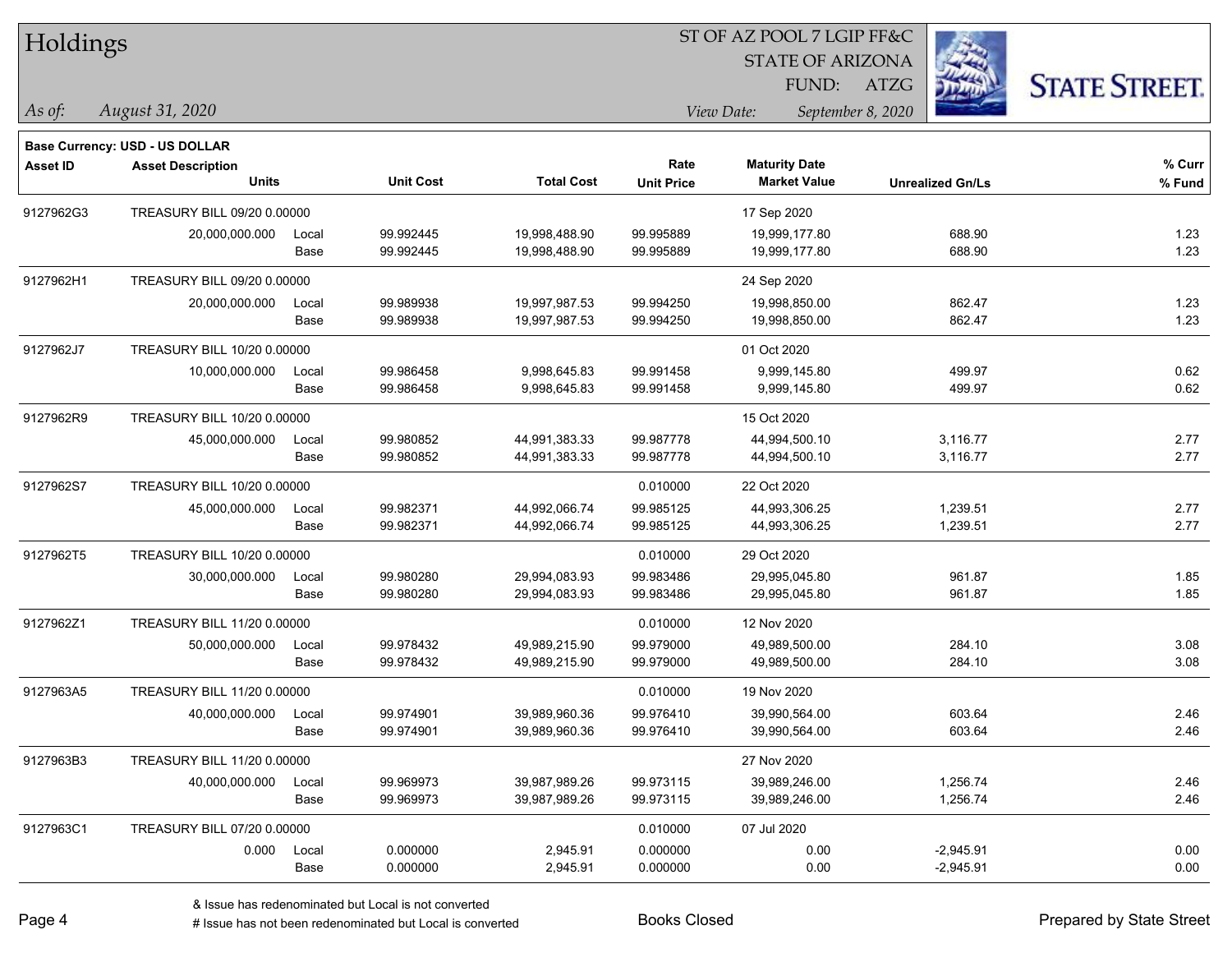| Holdings        |                                       |       |                  |                   | ST OF AZ POOL 7 LGIP FF&C |                         |                         |                      |  |  |
|-----------------|---------------------------------------|-------|------------------|-------------------|---------------------------|-------------------------|-------------------------|----------------------|--|--|
|                 |                                       |       |                  |                   |                           | <b>STATE OF ARIZONA</b> |                         |                      |  |  |
|                 |                                       |       |                  |                   |                           | FUND:                   | ATZG                    | <b>STATE STREET.</b> |  |  |
| $\vert$ As of:  | August 31, 2020                       |       |                  |                   |                           | View Date:              | September 8, 2020       |                      |  |  |
|                 | <b>Base Currency: USD - US DOLLAR</b> |       |                  |                   |                           |                         |                         |                      |  |  |
| <b>Asset ID</b> | <b>Asset Description</b>              |       |                  |                   | Rate                      | <b>Maturity Date</b>    |                         | % Curr               |  |  |
|                 | <b>Units</b>                          |       | <b>Unit Cost</b> | <b>Total Cost</b> | <b>Unit Price</b>         | <b>Market Value</b>     | <b>Unrealized Gn/Ls</b> | % Fund               |  |  |
| 9127963F4       | TREASURY BILL 07/20 0.00000           |       |                  |                   | 0.010000                  | 21 Jul 2020             |                         |                      |  |  |
|                 | 0.000                                 | Local | 0.000000         | $-0.01$           | 0.000000                  | 0.00                    | 0.01                    | 0.00                 |  |  |
|                 |                                       | Base  | 0.000000         | $-0.01$           | 0.000000                  | 0.00                    | 0.01                    | 0.00                 |  |  |
| 9127963G2       | TREASURY BILL 07/20 0.00000           |       |                  |                   | 0.010000                  | 28 Jul 2020             |                         |                      |  |  |
|                 | 0.000                                 | Local | 0.000000         | $-0.04$           | 0.000000                  | 0.00                    | 0.04                    | 0.00                 |  |  |
|                 |                                       | Base  | 0.000000         | $-0.04$           | 0.000000                  | 0.00                    | 0.04                    | 0.00                 |  |  |
| 9127963J6       | TREASURY BILL 12/20 0.00000           |       |                  |                   |                           | 10 Dec 2020             |                         |                      |  |  |
|                 | 10,000,000.000                        | Local | 99.951389        | 9,995,138.90      | 99.968750                 | 9,996,875.00            | 1,736.10                | 0.62                 |  |  |
|                 |                                       | Base  | 99.951389        | 9,995,138.90      | 99.968750                 | 9,996,875.00            | 1,736.10                | 0.62                 |  |  |
| 9127963K3       | TREASURY BILL 12/20 0.00000           |       |                  |                   | 0.010000                  | 17 Dec 2020             |                         |                      |  |  |
|                 | 10,000,000.000                        | Local | 99.947243        | 9,994,724.31      | 99.966562                 | 9,996,656.20            | 1,931.89                | 0.62                 |  |  |
|                 |                                       | Base  | 99.947243        | 9,994,724.31      | 99.966562                 | 9,996,656.20            | 1,931.89                | 0.62                 |  |  |
| 9127963M9       | TREASURY BILL 08/20 0.00000           |       |                  |                   | 0.010000                  | 04 Aug 2020             |                         |                      |  |  |
|                 | 0.000                                 | Local | 0.000000         | 3,766.02          | 0.000000                  | 0.00                    | $-3,766.02$             | 0.00                 |  |  |
|                 |                                       | Base  | 0.000000         | 3,766.02          | 0.000000                  | 0.00                    | $-3,766.02$             | 0.00                 |  |  |
| 9127963P2       | TREASURY BILL 08/20 0.00000           |       |                  |                   | 0.010000                  | 18 Aug 2020             |                         |                      |  |  |
|                 | 0.000                                 | Local | 0.000000         | $-0.02$           | 0.000000                  | 0.00                    | 0.02                    | 0.00                 |  |  |
|                 |                                       | Base  | 0.000000         | $-0.02$           | 0.000000                  | 0.00                    | 0.02                    | 0.00                 |  |  |
| 9127963Q0       | TREASURY BILL 08/20 0.00000           |       |                  |                   |                           | 25 Aug 2020             |                         |                      |  |  |
|                 | 0.000                                 | Local | 0.000000         | $-0.03$           | 0.000000                  | 0.00                    | 0.03                    | 0.00                 |  |  |
|                 |                                       | Base  | 0.000000         | $-0.03$           | 0.000000                  | 0.00                    | 0.03                    | 0.00                 |  |  |
| 9127963R8       | TREASURY BILL 09/20 0.00000           |       |                  |                   | 0.010000                  | 01 Sep 2020             |                         |                      |  |  |
|                 | 30,000,000.000                        | Local | 100.000000       | 30,000,000.00     | 100.000000                | 30,000,000.00           | 0.00                    | 1.85                 |  |  |
|                 |                                       | Base  | 100.000000       | 30,000,000.00     | 100.000000                | 30,000,000.00           | 0.00                    | 1.85                 |  |  |
| 9127963T4       | TREASURY BILL 01/21 0.00000           |       |                  |                   | 0.010000                  | 07 Jan 2021             |                         |                      |  |  |
|                 | 10,000,000.000                        | Local | 99.942720        | 9,994,272.00      | 99.955556                 | 9,995,555.60            | 1,283.60                | 0.62                 |  |  |
|                 |                                       | Base  | 99.942720        | 9,994,272.00      | 99.955556                 | 9,995,555.60            | 1,283.60                | 0.62                 |  |  |
| 9127963U1       | TREASURY BILL 01/21 0.00000           |       |                  |                   | 0.010000                  | 14 Jan 2021             |                         |                      |  |  |
|                 | 10,000,000.000                        | Local | 99.943750        | 9,994,375.02      | 99.953125                 | 9,995,312.50            | 937.48                  | 0.62                 |  |  |
|                 |                                       | Base  | 99.943750        | 9,994,375.02      | 99.953125                 | 9,995,312.50            | 937.48                  | 0.62                 |  |  |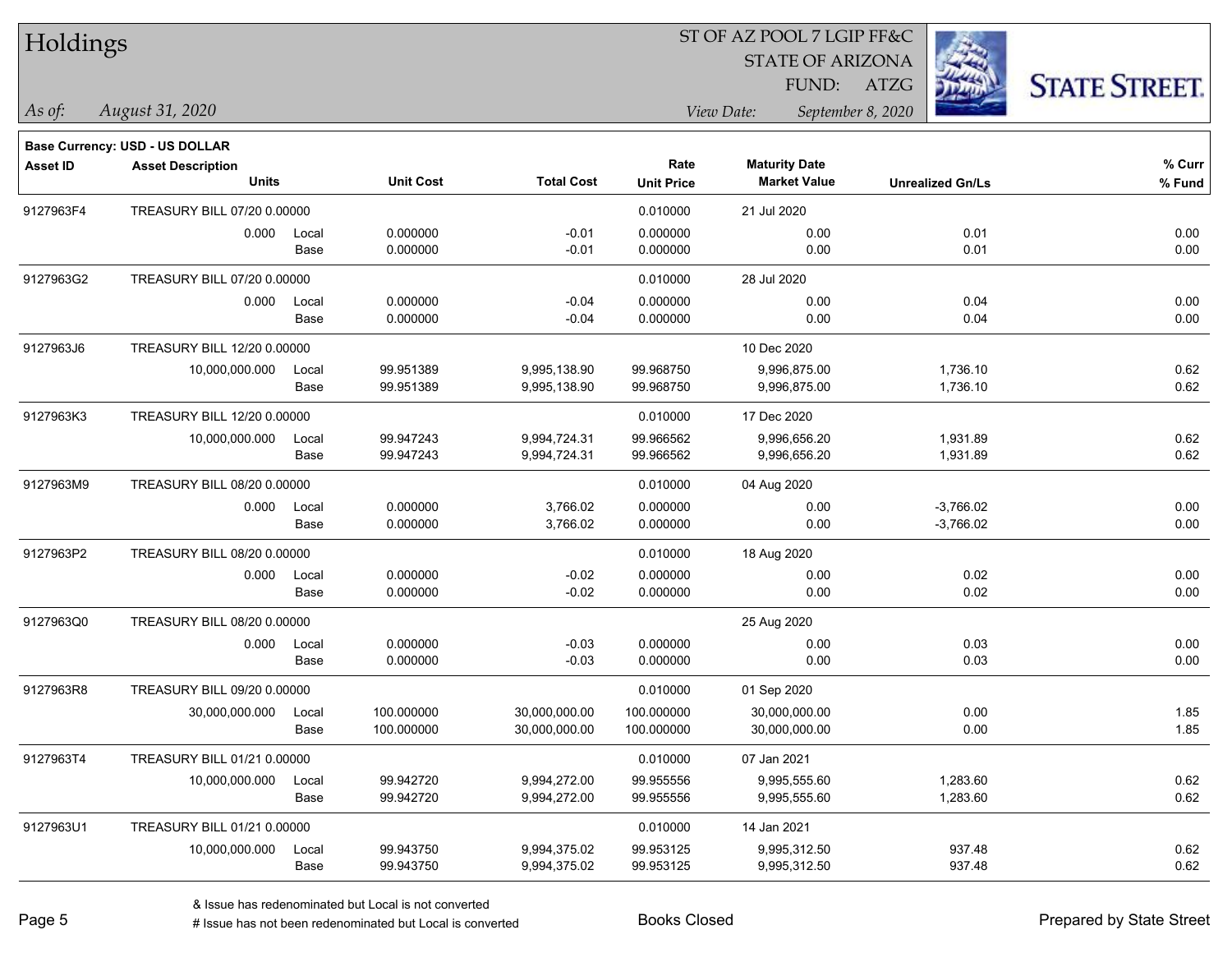| Holdings  |                                       |       |                  |                   |                   | ST OF AZ POOL 7 LGIP FF&C       |                         |                      |  |
|-----------|---------------------------------------|-------|------------------|-------------------|-------------------|---------------------------------|-------------------------|----------------------|--|
|           |                                       |       |                  |                   |                   | <b>STATE OF ARIZONA</b>         | Ź.                      |                      |  |
|           |                                       |       |                  |                   |                   | FUND:                           | <b>ATZG</b>             | <b>STATE STREET.</b> |  |
| As of:    | August 31, 2020                       |       |                  |                   |                   | View Date:<br>September 8, 2020 |                         |                      |  |
|           | <b>Base Currency: USD - US DOLLAR</b> |       |                  |                   |                   |                                 |                         |                      |  |
| Asset ID  | <b>Asset Description</b>              |       |                  |                   | Rate              | <b>Maturity Date</b>            |                         | % Curr               |  |
|           | <b>Units</b>                          |       | <b>Unit Cost</b> | <b>Total Cost</b> | <b>Unit Price</b> | <b>Market Value</b>             | <b>Unrealized Gn/Ls</b> | % Fund               |  |
| 9127963V9 | TREASURY BILL 01/21 0.00000           |       |                  |                   | 0.010000          | 21 Jan 2021                     |                         |                      |  |
|           | 10,000,000.000                        | Local | 99.948722        | 9,994,872.24      | 99.954639         | 9,995,463.90                    | 591.66                  | 0.62                 |  |
|           |                                       | Base  | 99.948722        | 9,994,872.24      | 99.954639         | 9,995,463.90                    | 591.66                  | 0.62                 |  |
| 9127963W7 | TREASURY BILL 02/21 0.00000           |       |                  |                   | 0.010000          | 04 Feb 2021                     |                         |                      |  |
|           | 10,000,000.000                        | Local | 99.954067        | 9,995,406.66      | 99.949083         | 9,994,908.30                    | -498.36                 | 0.62                 |  |
|           |                                       | Base  | 99.954067        | 9,995,406.66      | 99.949083         | 9,994,908.30                    | -498.36                 | 0.62                 |  |
| 9127963X5 | TREASURY BILL 09/20 0.00000           |       |                  |                   | 0.010000          | 08 Sep 2020                     |                         |                      |  |
|           | 50,000,000.000                        | Local | 99.997676        | 49,998,838.21     | 99.998201         | 49,999,100.50                   | 262.29                  | 3.08                 |  |
|           |                                       | Base  | 99.997676        | 49,998,838.21     | 99.998201         | 49,999,100.50                   | 262.29                  | 3.08                 |  |
| 9127963Y3 | TREASURY BILL 09/20 0.00000           |       |                  |                   | 0.010000          | 15 Sep 2020                     |                         |                      |  |
|           | 20,000,000.000                        | Local | 99.990939        | 19,998,187.77     | 99.996500         | 19,999,300.00                   | 1,112.23                | 1.23                 |  |
|           |                                       | Base  | 99.990939        | 19,998,187.77     | 99.996500         | 19,999,300.00                   | 1,112.23                | 1.23                 |  |
| 9127963Z0 | TREASURY BILL 09/20 0.00000           |       |                  |                   | 0.010000          | 22 Sep 2020                     |                         |                      |  |
|           | 60,000,000.000                        | Local | 99.992028        | 59,995,216.70     | 99.994604         | 59,996,762.40                   | 1,545.70                | 3.69                 |  |
|           |                                       | Base  | 99.992028        | 59,995,216.70     | 99.994604         | 59,996,762.40                   | 1,545.70                | 3.69                 |  |
| 9127964A4 | TREASURY BILL 09/20 0.00000           |       |                  |                   | 0.010000          | 29 Sep 2020                     |                         |                      |  |
|           | 70,000,000.000                        | Local | 99.988756        | 69,992,128.94     | 99.992806         | 69,994,964.20                   | 2,835.26                | 4.31                 |  |
|           |                                       | Base  | 99.988756        | 69,992,128.94     | 99.992806         | 69,994,964.20                   | 2,835.26                | 4.31                 |  |
| 9127964C0 | TREASURY BILL 02/21 0.00000           |       |                  |                   | 0.010000          | 11 Feb 2021                     |                         |                      |  |
|           | 10,000,000.000                        | Local | 99.947931        | 9,994,793.05      | 99.947931         | 9,994,793.10                    | 0.05                    | 0.62                 |  |
|           |                                       | Base  | 99.947931        | 9,994,793.05      | 99.947931         | 9,994,793.10                    | 0.05                    | 0.62                 |  |
| 9127964D8 | TREASURY BILL 02/21 0.00000           |       |                  |                   | 0.010000          | 18 Feb 2021                     |                         |                      |  |
|           | 10,000,000.000                        | Local | 99.944514        | 9,994,451.37      | 99.943333         | 9,994,333.30                    | $-118.07$               | 0.62                 |  |
|           |                                       | Base  | 99.944514        | 9,994,451.37      | 99.943333         | 9,994,333.30                    | $-118.07$               | 0.62                 |  |
| 9127964F3 | TREASURY BILL 03/21 0.00000           |       |                  |                   | 0.010000          | 04 Mar 2021                     |                         |                      |  |
|           | 10,000,000.000                        | Local | 99.944389        | 9,994,438.90      | 99.937140         | 9,993,714.00                    | $-724.90$               | 0.62                 |  |
|           |                                       | Base  | 99.944389        | 9,994,438.90      | 99.937140         | 9,993,714.00                    | $-724.90$               | 0.62                 |  |
| 9127964H9 | TREASURY BILL 10/20 0.00000           |       |                  |                   |                   | 13 Oct 2020                     |                         |                      |  |
|           | 20,000,000.000                        | Local | 99.988625        | 19,997,724.95     | 99.988333         | 19,997,666.60                   | $-58.35$                | 1.23                 |  |
|           |                                       | Base  | 99.988625        | 19,997,724.95     | 99.988333         | 19,997,666.60                   | $-58.35$                | 1.23                 |  |

÷.

-

 $\overline{\phantom{0}}$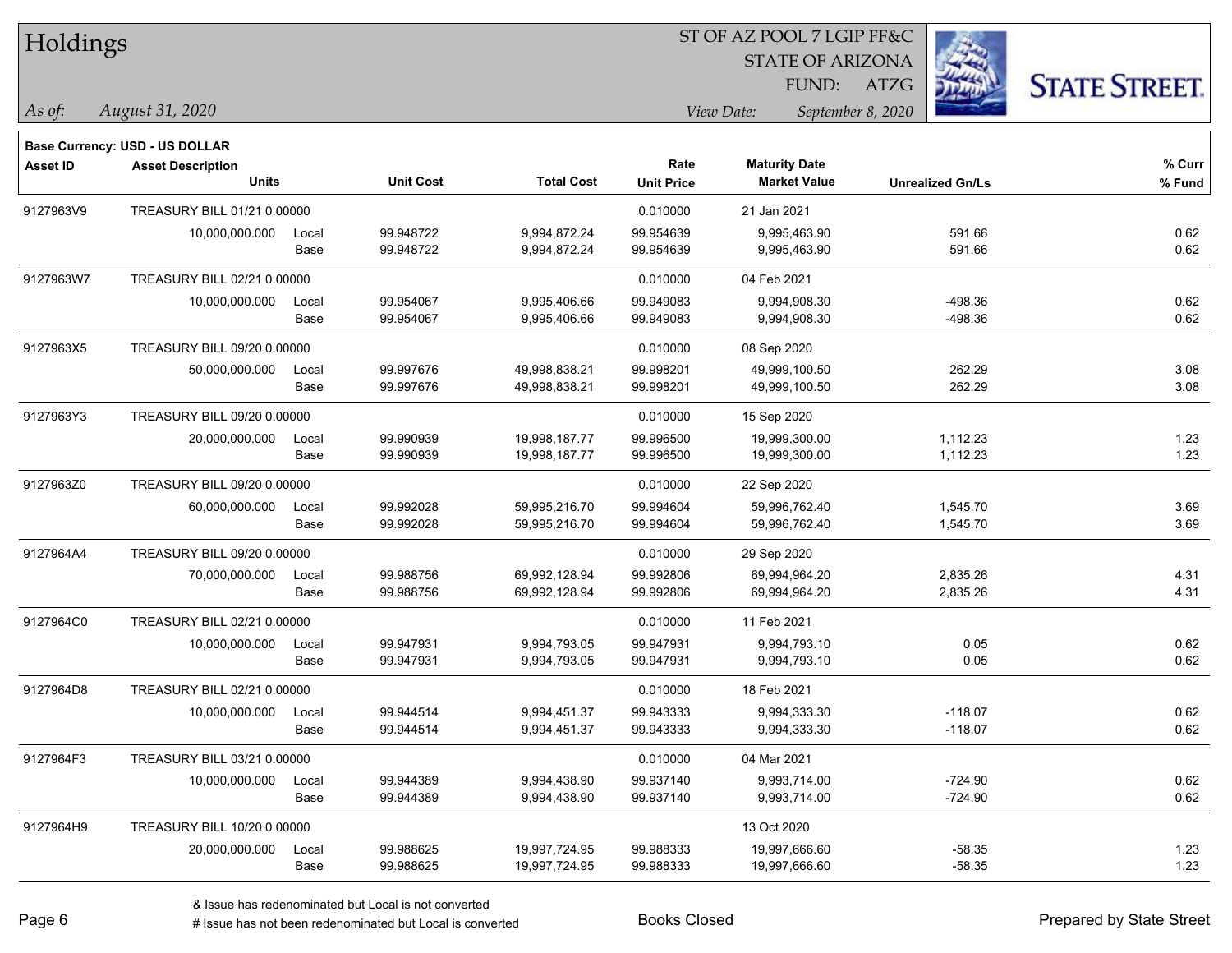| Holdings  |                                       |       |                  |                   | ST OF AZ POOL 7 LGIP FF&C |                         |                         |                      |  |  |
|-----------|---------------------------------------|-------|------------------|-------------------|---------------------------|-------------------------|-------------------------|----------------------|--|--|
|           |                                       |       |                  |                   |                           | <b>STATE OF ARIZONA</b> |                         |                      |  |  |
|           |                                       |       |                  |                   |                           | FUND:                   | ATZG                    | <b>STATE STREET.</b> |  |  |
| As of:    | August 31, 2020                       |       |                  |                   |                           | View Date:              | September 8, 2020       |                      |  |  |
|           | <b>Base Currency: USD - US DOLLAR</b> |       |                  |                   |                           |                         |                         |                      |  |  |
| Asset ID  | <b>Asset Description</b>              |       |                  |                   | Rate                      | <b>Maturity Date</b>    |                         | % Curr               |  |  |
|           | <b>Units</b>                          |       | <b>Unit Cost</b> | <b>Total Cost</b> | <b>Unit Price</b>         | <b>Market Value</b>     | <b>Unrealized Gn/Ls</b> | % Fund               |  |  |
| 9127964J5 | TREASURY BILL 10/20 0.00000           |       |                  |                   |                           | 20 Oct 2020             |                         |                      |  |  |
|           | 10,000,000.000                        | Local | 99.978903        | 9,997,890.28      | 99.986049                 | 9,998,604.90            | 714.62                  | 0.62                 |  |  |
|           |                                       | Base  | 99.978903        | 9,997,890.28      | 99.986049                 | 9,998,604.90            | 714.62                  | 0.62                 |  |  |
| 9127964K2 | TREASURY BILL 10/20 0.00000           |       |                  |                   |                           | 27 Oct 2020             |                         |                      |  |  |
|           | 30,000,000.000                        | Local | 99.977849        | 29,993,354.66     | 99.983278                 | 29,994,983.40           | 1,628.74                | 1.85                 |  |  |
|           |                                       | Base  | 99.977849        | 29,993,354.66     | 99.983278                 | 29,994,983.40           | 1,628.74                | 1.85                 |  |  |
| 9127964Q9 | TREASURY BILL 11/20 0.00000           |       |                  |                   |                           | 03 Nov 2020             |                         |                      |  |  |
|           | 10,000,000.000                        | Local | 99.970198        | 9,997,019.75      | 99.984250                 | 9,998,425.00            | 1,405.25                | 0.62                 |  |  |
|           |                                       | Base  | 99.970198        | 9,997,019.75      | 99.984250                 | 9,998,425.00            | 1,405.25                | 0.62                 |  |  |
| 9127964R7 | CASH MGMT BILL 11/20 0.00000          |       |                  |                   |                           | 10 Nov 2020             |                         |                      |  |  |
|           | 10,000,000.000                        | Local | 99.965000        | 9,996,500.00      | 99.982500                 | 9,998,250.00            | 1,750.00                | 0.62                 |  |  |
|           |                                       | Base  | 99.965000        | 9,996,500.00      | 99.982500                 | 9,998,250.00            | 1,750.00                | 0.62                 |  |  |
| 9127964T3 | CASH MGMT BILL 11/20 0.00000          |       |                  |                   |                           | 24 Nov 2020             |                         |                      |  |  |
|           | 20,000,000.000                        | Local | 99.975267        | 19,995,053.34     | 99.981333                 | 19,996,266.60           | 1,213.26                | 1.23                 |  |  |
|           |                                       | Base  | 99.975267        | 19,995,053.34     | 99.981333                 | 19,996,266.60           | 1,213.26                | 1.23                 |  |  |
| 9127964U0 | CASH MGMT BILL 12/20 0.00000          |       |                  |                   |                           | 01 Dec 2020             |                         |                      |  |  |
|           | 20,000,000.000                        | Local | 99.973206        | 19,994,641.11     | 99.975986                 | 19,995,197.20           | 556.09                  | 1.23                 |  |  |
|           |                                       | Base  | 99.973206        | 19,994,641.11     | 99.975986                 | 19,995,197.20           | 556.09                  | 1.23                 |  |  |
| 9127965D7 | CASH MGMT BILL 12/20 0.00000          |       |                  |                   | 0.010000                  | 22 Dec 2020             |                         |                      |  |  |
|           | 20,000,000.000                        | Local | 99.959789        | 19,991,957.77     | 99.972000                 | 19,994,400.00           | 2,442.23                | 1.23                 |  |  |
|           |                                       | Base  | 99.959789        | 19,991,957.77     | 99.972000                 | 19,994,400.00           | 2,442.23                | 1.23                 |  |  |
| 9127965F2 | CASH MGMT BILL 12/20 0.00000          |       |                  |                   | 0.010000                  | 29 Dec 2020             |                         |                      |  |  |
|           | 20,000,000.000                        | Local | 99.960234        | 19,992,046.83     | 99.963639                 | 19,992,727.80           | 680.97                  | 1.23                 |  |  |
|           |                                       | Base  | 99.960234        | 19,992,046.83     | 99.963639                 | 19,992,727.80           | 680.97                  | 1.23                 |  |  |
| 912796A66 | CASH MGMT BILL 01/21 0.00000          |       |                  |                   | 0.010000                  | 12 Jan 2021             |                         |                      |  |  |
|           | 20,000,000.000                        | Local | 99.958881        | 19,991,776.17     | 99.959361                 | 19,991,872.20           | 96.03                   | 1.23                 |  |  |
|           |                                       | Base  | 99.958881        | 19,991,776.17     | 99.959361                 | 19,991,872.20           | 96.03                   | 1.23                 |  |  |
| 912796A74 | CASH MGMT BILL 01/21 0.00000          |       |                  |                   |                           | 19 Jan 2021             |                         |                      |  |  |
|           | 10,000,000.000                        | Local | 99.954889        | 9,995,488.89      | 99.955278                 | 9,995,527.80            | 38.91                   | 0.62                 |  |  |
|           |                                       | Base  | 99.954889        | 9,995,488.89      | 99.955278                 | 9,995,527.80            | 38.91                   | 0.62                 |  |  |

 $\sim$ 

 $\overline{\phantom{0}}$ 

 $\overline{\phantom{0}}$ 

 $\overline{\phantom{0}}$ 

 $\overline{\phantom{0}}$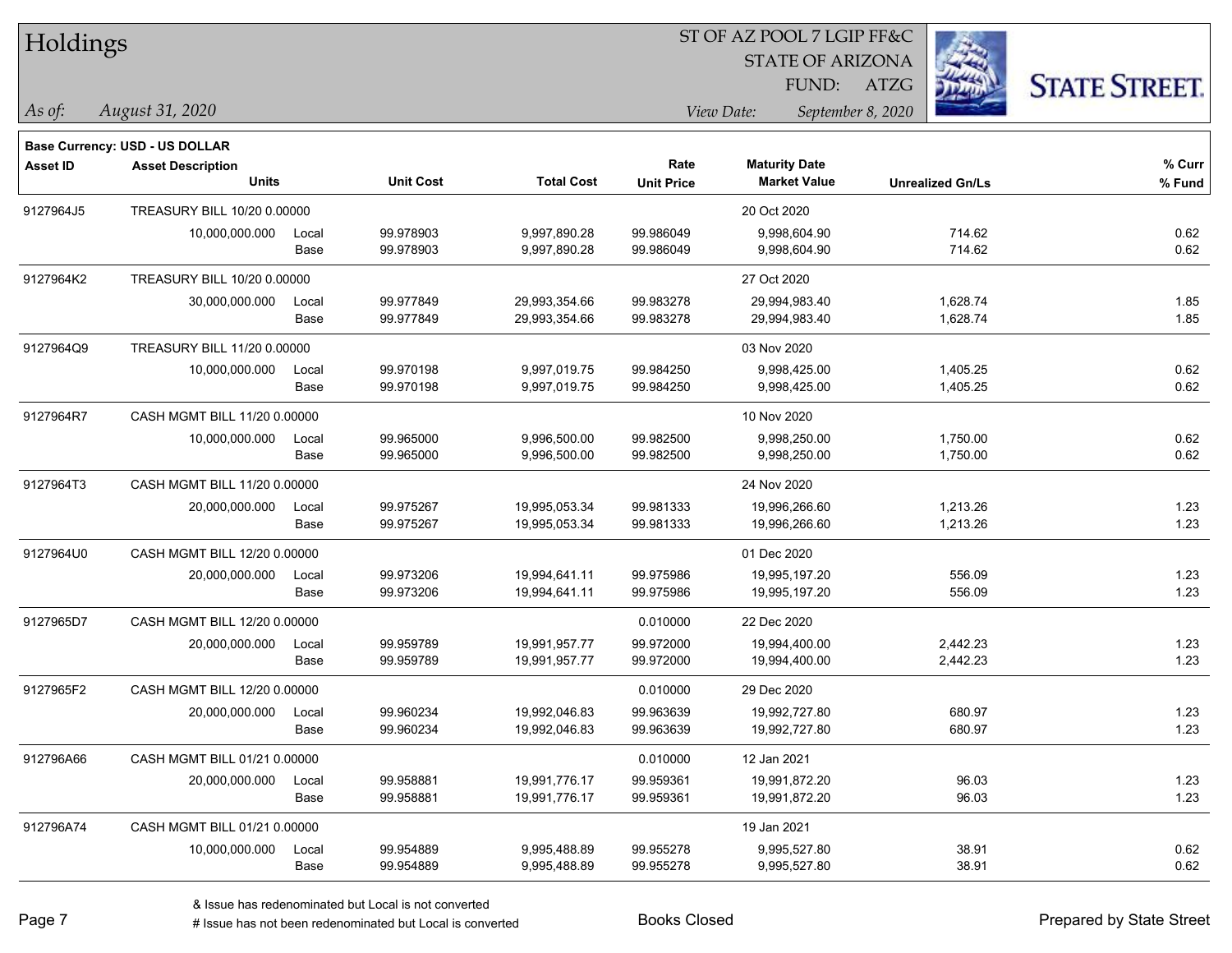| Holdings |
|----------|
|          |

STATE OF ARIZONA

FUND: ATZG



*As of: View Date: September 8, 2020*

| As of: | August 31, 2020 |  |
|--------|-----------------|--|
|        |                 |  |

|           | Base Currency: USD - US DOLLAR |       |                  |                   |                   |                      |                         |        |
|-----------|--------------------------------|-------|------------------|-------------------|-------------------|----------------------|-------------------------|--------|
| Asset ID  | <b>Asset Description</b>       |       |                  |                   | Rate              | <b>Maturity Date</b> |                         | % Curr |
|           | <b>Units</b>                   |       | <b>Unit Cost</b> | <b>Total Cost</b> | <b>Unit Price</b> | <b>Market Value</b>  | <b>Unrealized Gn/Ls</b> | % Fund |
| 912796SU4 | TREASURY BILL 11/19 0.00000    |       |                  |                   |                   | 29 Nov 2019          |                         |        |
|           | 0.000                          | Local | 0.000000         | $-3,237.61$       | 0.000000          | 0.00                 | 3,237.61                | 0.00   |
|           |                                | Base  | 0.000000         | $-3,237.61$       | 0.000000          | 0.00                 | 3,237.61                | 0.00   |
| 912796SZ3 | TREASURY BILL 07/20 0.00000    |       |                  |                   | 0.010000          | 16 Jul 2020          |                         |        |
|           | 0.000                          | Local | 0.000000         | $-0.01$           | 0.000000          | 0.00                 | 0.01                    | 0.00   |
|           |                                | Base  | 0.000000         | $-0.01$           | 0.000000          | 0.00                 | 0.01                    | 0.00   |
| 912796TJ8 | TREASURY BILL 09/20 0.00000    |       |                  |                   | 0.010000          | 10 Sep 2020          |                         |        |
|           | 50,000,000.000                 | Local | 99.996208        | 49,998,103.75     | 99.997781         | 49,998,890.50        | 786.75                  | 3.08   |
|           |                                | Base  | 99.996208        | 49,998,103.75     | 99.997781         | 49,998,890.50        | 786.75                  | 3.08   |
| 912796TN9 | TREASURY BILL 10/20 0.00000    |       |                  |                   | 0.010000          | 08 Oct 2020          |                         |        |
|           | 35,000,000.000                 | Local | 99.984436        | 34,994,552.75     | 99.990108         | 34,996,537.80        | 1,985.05                | 2.15   |
|           |                                | Base  | 99.984436        | 34,994,552.75     | 99.990108         | 34,996,537.80        | 1,985.05                | 2.15   |
| 912796TP4 | TREASURY BILL 11/20 0.00000    |       |                  |                   | 0.010000          | 05 Nov 2020          |                         |        |
|           | 30,000,000.000                 | Local | 99.980410        | 29,994,122.89     | 99.981493         | 29,994,447.90        | 325.01                  | 1.85   |
|           |                                | Base  | 99.980410        | 29,994,122.89     | 99.981493         | 29,994,447.90        | 325.01                  | 1.85   |
| 912796TU3 | TREASURY BILL 12/20 0.00000    |       |                  |                   |                   | 03 Dec 2020          |                         |        |
|           | 50,000,000.000                 | Local | 99.971222        | 49,985,611.23     | 99.969000         | 49,984,500.00        | $-1,111.23$             | 3.08   |
|           |                                | Base  | 99.971222        | 49,985,611.23     | 99.969000         | 49,984,500.00        | $-1,111.23$             | 3.08   |
| 912796UB3 | TREASURY BILL 07/20 0.00000    |       |                  |                   | 0.010000          | 02 Jul 2020          |                         |        |
|           | 0.000                          | Local | 0.000000         | 77,805.00         | 0.000000          | 0.00                 | $-77,805.00$            | 0.00   |
|           |                                | Base  | 0.000000         | 77,805.00         | 0.000000          | 0.00                 | $-77,805.00$            | 0.00   |
| 912796UC1 | TREASURY BILL 01/21 0.00000    |       |                  |                   |                   | 28 Jan 2021          |                         |        |
|           | 10,000,000.000                 | Local | 99.946195        | 9,994,619.46      | 99.954472         | 9,995,447.20         | 827.74                  | 0.62   |
|           |                                | Base  | 99.946195        | 9,994,619.46      | 99.954472         | 9,995,447.20         | 827.74                  | 0.62   |
| 912796VP1 | TREASURY BILL 08/19 0.00000    |       |                  |                   |                   | 06 Aug 2019          |                         |        |
|           | 0.000                          | Local | 0.000000         | $-2,421.88$       | 0.000000          | 0.00                 | 2,421.88                | 0.00   |
|           |                                | Base  | 0.000000         | $-2,421.88$       | 0.000000          | 0.00                 | 2,421.88                | 0.00   |
| 912796WZ8 | TREASURY BILL 08/20 0.00000    |       |                  |                   |                   | 06 Aug 2020          |                         |        |
|           | 0.000                          | Local | 0.000000         | 5,438.98          | 0.000000          | 0.00                 | $-5,438.98$             | 0.00   |
|           |                                | Base  | 0.000000         | 5,438.98          | 0.000000          | 0.00                 | $-5,438.98$             | 0.00   |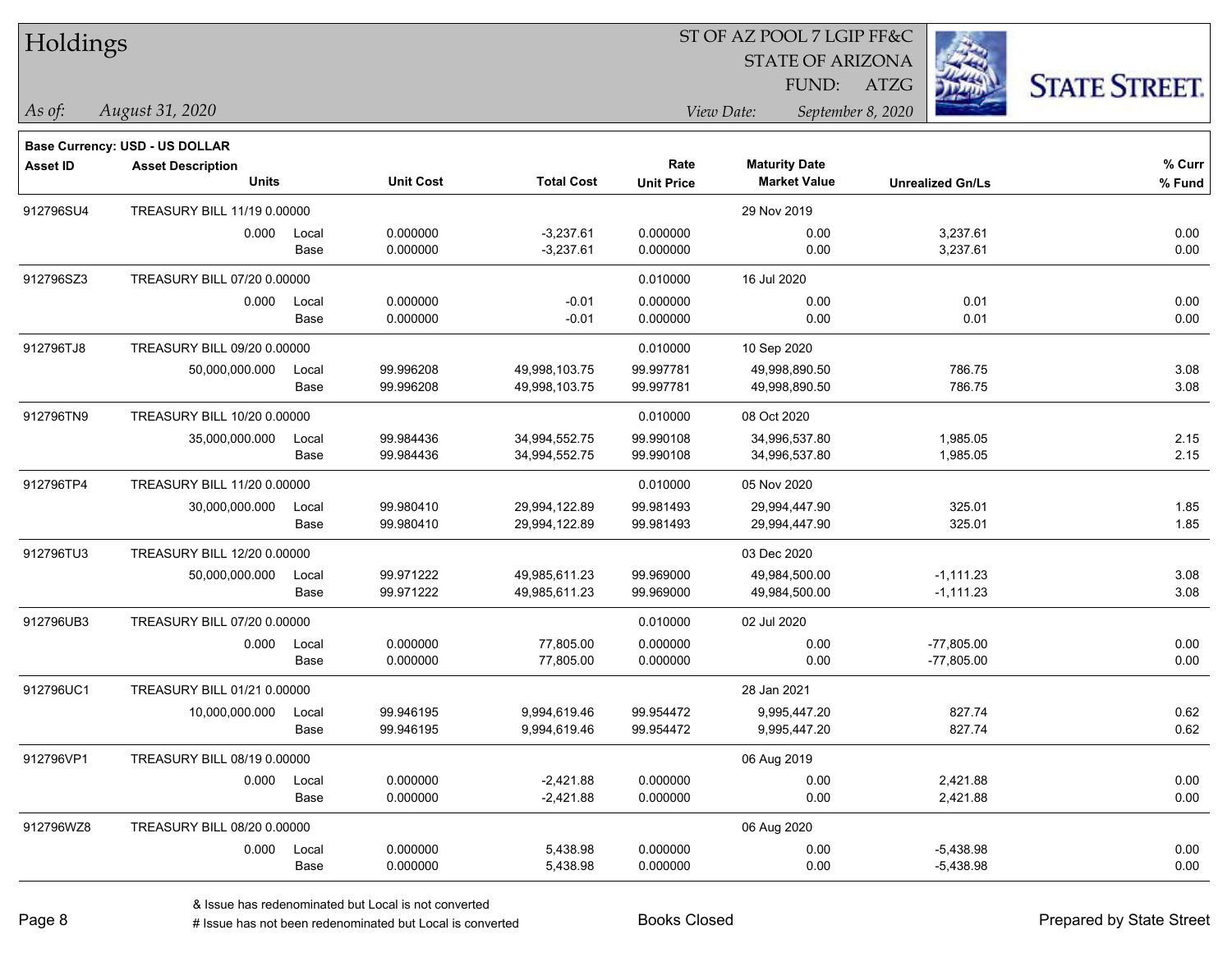| Holdings                  |                                |       |                  |                   |                   | ST OF AZ POOL 7 LGIP FF&C |                         |                      |
|---------------------------|--------------------------------|-------|------------------|-------------------|-------------------|---------------------------|-------------------------|----------------------|
|                           |                                |       |                  |                   |                   | <b>STATE OF ARIZONA</b>   |                         |                      |
|                           |                                |       |                  |                   |                   | FUND:                     | ATZG                    | <b>STATE STREET.</b> |
| As of:                    | August 31, 2020                |       |                  |                   |                   | View Date:                | September 8, 2020       |                      |
|                           | Base Currency: USD - US DOLLAR |       |                  |                   |                   |                           |                         |                      |
| Asset ID                  | <b>Asset Description</b>       |       |                  |                   | Rate              | <b>Maturity Date</b>      |                         | % Curr               |
|                           | <b>Units</b>                   |       | <b>Unit Cost</b> | <b>Total Cost</b> | <b>Unit Price</b> | <b>Market Value</b>       | <b>Unrealized Gn/Ls</b> | % Fund               |
| 912796XB0                 | TREASURY BILL 03/20 0.00000    |       |                  |                   |                   | 17 Mar 2020               |                         |                      |
|                           | 0.000                          | Local | 0.000000         | $-646.25$         | 0.000000          | 0.00                      | 646.25                  | 0.00                 |
|                           |                                | Base  | 0.000000         | $-646.25$         | 0.000000          | 0.00                      | 646.25                  | 0.00                 |
| 912796XE4                 | TREASURY BILL 02/21 0.00000    |       |                  |                   |                   | 25 Feb 2021               |                         |                      |
|                           | 10,000,000.000                 | Local | 99.942229        | 9,994,222.90      | 99.938542         | 9,993,854.20              | $-368.70$               | 0.62                 |
|                           |                                | Base  | 99.942229        | 9,994,222.90      | 99.938542         | 9,993,854.20              | $-368.70$               | 0.62                 |
| 912796XH7                 | TREASURY BILL 09/20 0.00000    |       |                  |                   | 0.010000          | 03 Sep 2020               |                         |                      |
|                           | 50,000,000.000                 | Local | 99.999156        | 49,999,577.78     | 99.999542         | 49,999,771.00             | 193.22                  | 3.08                 |
|                           |                                | Base  | 99.999156        | 49,999,577.78     | 99.999542         | 49,999,771.00             | 193.22                  | 3.08                 |
| <b>US DOLLAR Total</b>    |                                |       |                  |                   |                   |                           |                         |                      |
|                           | 1,045,000,000.000              | Local |                  | 1,044,864,580.42  |                   | 1,044,814,444.85          | $-50, 135.57$           | 64.31                |
|                           |                                | Base  |                  | 1,044,864,580.42  |                   | 1,044,814,444.85          | $-50, 135.57$           | 64.31                |
| <b>FIXED INCOME Total</b> |                                |       |                  |                   |                   |                           |                         |                      |
|                           | 1,045,000,000.000              | Base  |                  | 1,044,864,580.42  |                   | 1,044,814,444.85          | $-50, 135.57$           | 64.31                |

L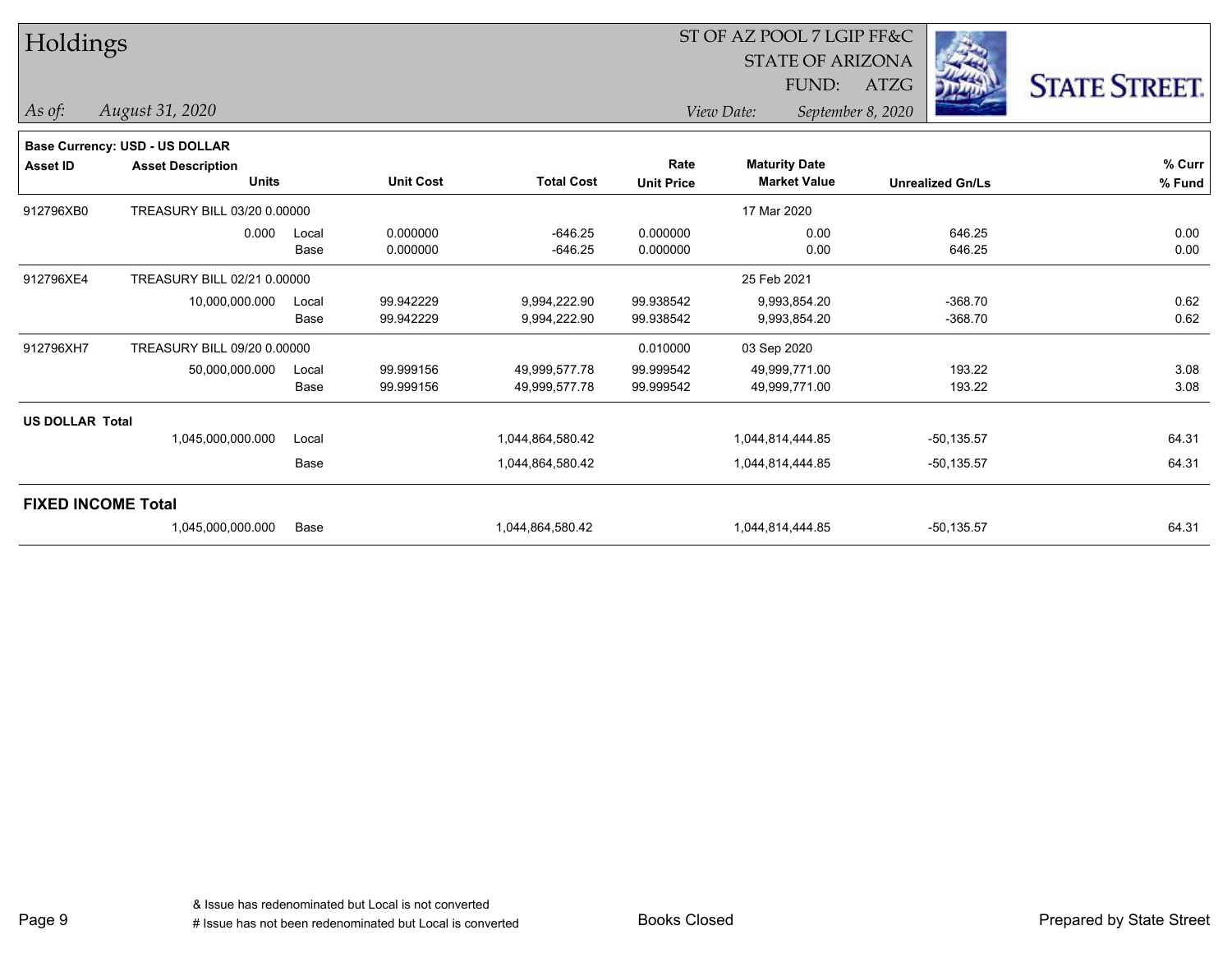| Holdings          |                                       |                  |                   |                   | ST OF AZ POOL 7 LGIP FF&C<br><b>STATE OF ARIZONA</b><br>FUND: | <b>ATZG</b>             | <b>STATE STREET.</b> |
|-------------------|---------------------------------------|------------------|-------------------|-------------------|---------------------------------------------------------------|-------------------------|----------------------|
| $\vert$ As of:    | August 31, 2020                       |                  |                   |                   | View Date:                                                    | September 8, 2020       |                      |
|                   | <b>Base Currency: USD - US DOLLAR</b> |                  |                   |                   |                                                               |                         |                      |
| <b>Asset ID</b>   | <b>Asset Description</b>              |                  |                   | Rate              | <b>Maturity Date</b>                                          |                         | % Curr               |
|                   | <b>Units</b>                          | <b>Unit Cost</b> | <b>Total Cost</b> | <b>Unit Price</b> | <b>Market Value</b>                                           | <b>Unrealized Gn/Ls</b> | % Fund               |
| <b>FUND Total</b> |                                       |                  |                   |                   |                                                               |                         |                      |
|                   | 1,624,757,826.180                     | Base             | 1,624,579,668.59  |                   | 1,624,529,533.02                                              | $-50, 135.57$           | 100.00               |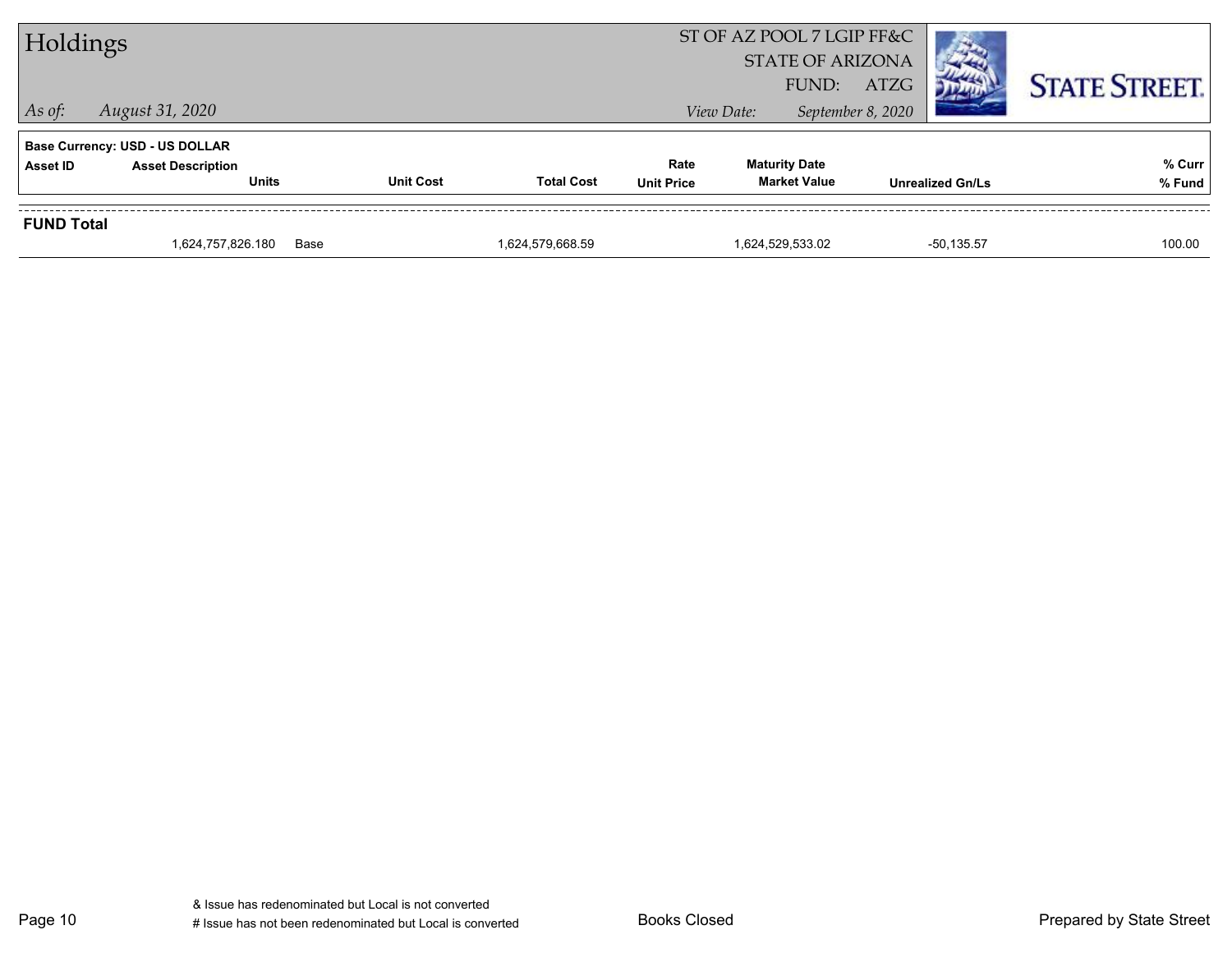# Holdings

### Currency Summary

*As of: August 31, 2020*

## ST OF AZ POOL 7 LGIP FF&C

STATE OF ARIZONA

FUND: ATZG



*View Date:September 8, 2020*

#### **Base Currency:USD - US DOLLAR**

|                        |                   |       |                   |                     | % Currency |                         |                          |                           |
|------------------------|-------------------|-------|-------------------|---------------------|------------|-------------------------|--------------------------|---------------------------|
|                        | <b>Units</b>      |       | <b>Total Cost</b> | <b>Market Value</b> | % Fund     | <b>Unreal Sec Gn/Ls</b> | <b>Unreal Curr Gn/Ls</b> | <b>Total Unreal Gn/Ls</b> |
| <b>US DOLLAR</b>       |                   |       |                   |                     |            |                         | Exchange Rate:           | 1.000000                  |
| <b>CASH</b>            |                   |       |                   |                     |            |                         |                          |                           |
|                        | $-2,537.770$      | Local | $-2,537.77$       | $-2,537.77$         | 0.00       | 0.00                    |                          | 0.00                      |
|                        |                   | Base  | $-2,537.77$       | $-2,537.77$         | 0.00       | 0.00                    | 0.00                     | 0.00                      |
| <b>CASH EQUIVALENT</b> |                   |       |                   |                     |            |                         |                          |                           |
|                        | 579,760,363.950   | Local | 579,717,625.94    | 579,717,625.94      | 35.69      | 0.00                    |                          | 0.00                      |
|                        |                   | Base  | 579,717,625.94    | 579,717,625.94      | 35.69      | 0.00                    | 0.00                     | 0.00                      |
| <b>FIXED INCOME</b>    |                   |       |                   |                     |            |                         |                          |                           |
|                        | 1,045,000,000.000 | Local | 1,044,864,580.42  | 1,044,814,444.85    | 64.31      | $-50, 135.57$           |                          | $-50,135.57$              |
|                        |                   | Base  | 1,044,864,580.42  | 1,044,814,444.85    | 64.31      | $-50,135.57$            | 0.00                     | $-50, 135.57$             |
| <b>US DOLLAR Total</b> |                   |       |                   |                     |            |                         |                          |                           |
|                        | 1,624,757,826.180 | Local | 1,624,579,668.59  | 1,624,529,533.02    | 100.00     | $-50, 135.57$           |                          | $-50,135.57$              |
|                        |                   | Base  | 1,624,579,668.59  | 1,624,529,533.02    | 100.00     | $-50, 135.57$           | 0.00                     | $-50,135.57$              |
| <b>FUND Total</b>      |                   |       |                   |                     |            |                         |                          |                           |
|                        | 1,624,757,826.180 | Base  | 1,624,579,668.59  | 1,624,529,533.02    | 100.00     | $-50, 135.57$           | 0.00                     | $-50,135.57$              |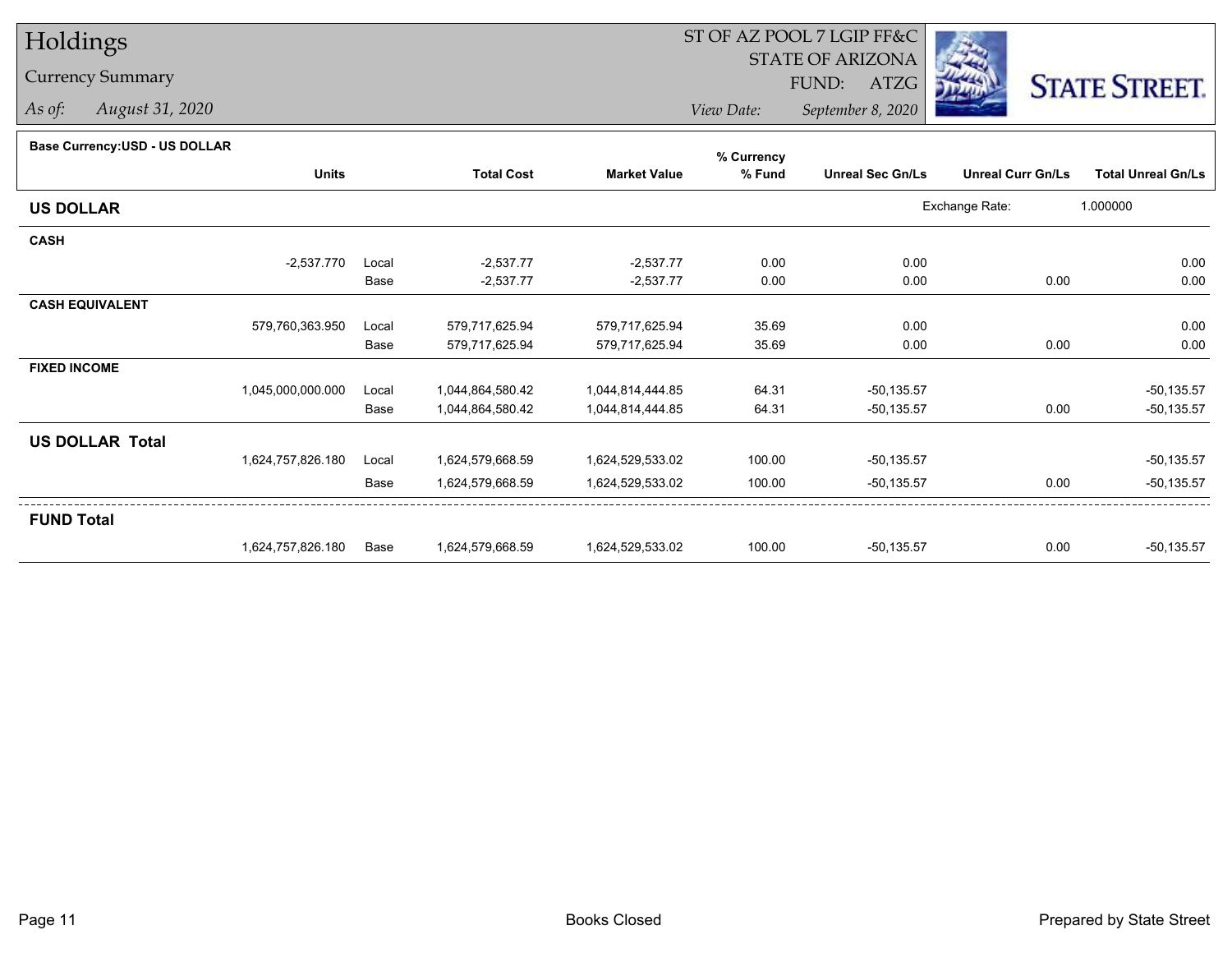| Holdings             |                                |                   |                     | ST OF AZ POOL 7 LGIP FF&C |                         |                          |                           |
|----------------------|--------------------------------|-------------------|---------------------|---------------------------|-------------------------|--------------------------|---------------------------|
|                      |                                |                   |                     |                           | <b>STATE OF ARIZONA</b> |                          |                           |
| <b>Asset Summary</b> |                                |                   |                     |                           | FUND:<br>ATZG           |                          | <b>STATE STREET.</b>      |
| As of:               | August 31, 2020                |                   |                     | View Date:                | September 8, 2020       |                          |                           |
|                      | Base Currency: USD - US DOLLAR |                   |                     |                           |                         |                          |                           |
|                      | <b>Units</b>                   | <b>Total Cost</b> | <b>Market Value</b> | % Fund                    | <b>Unreal Sec Gn/Ls</b> | <b>Unreal Curr Gn/Ls</b> | <b>Total Unreal Gn/Ls</b> |
| <b>CASH</b>          |                                |                   |                     |                           |                         |                          |                           |
| <b>US DOLLAR</b>     |                                |                   |                     |                           |                         |                          |                           |
|                      | $-2,537.770$                   | $-2,537.77$       | $-2,537.77$         | 0.00                      | 0.00                    | 0.00                     | 0.00                      |
| <b>CASH Total</b>    |                                |                   |                     |                           |                         |                          |                           |
|                      | $-2,537.770$                   | $-2,537.77$       | $-2,537.77$         | 0.00                      | 0.00                    | 0.00                     | 0.00                      |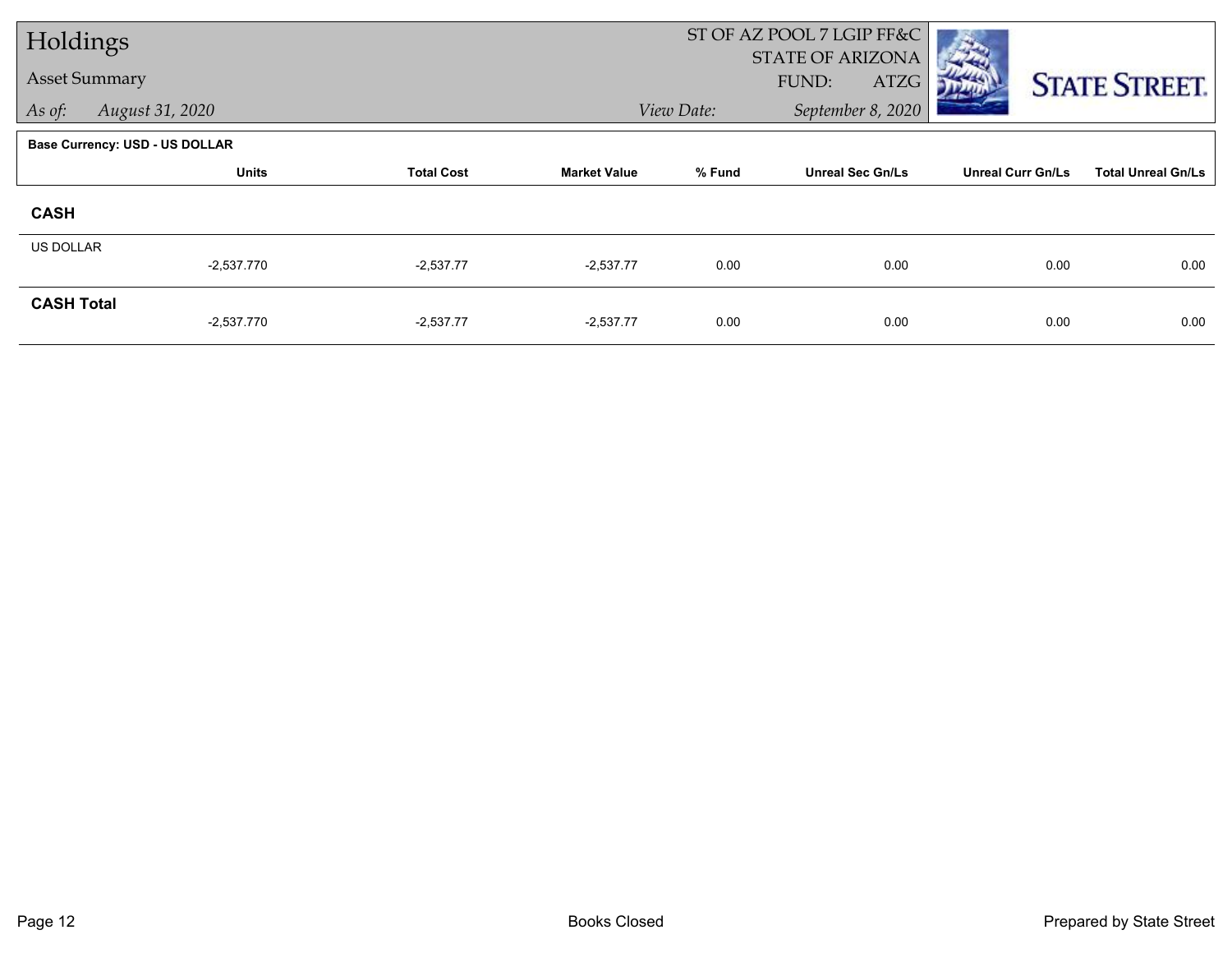| Holdings  |                                       |                   |                     | ST OF AZ POOL 7 LGIP FF&C |                         |                          |                           |
|-----------|---------------------------------------|-------------------|---------------------|---------------------------|-------------------------|--------------------------|---------------------------|
|           | <b>Asset Summary</b>                  |                   |                     |                           | <b>STATE OF ARIZONA</b> |                          |                           |
|           |                                       |                   |                     |                           | FUND:<br>ATZG           |                          | <b>STATE STREET.</b>      |
| As of:    | August 31, 2020                       |                   |                     | View Date:                | September 8, 2020       |                          |                           |
|           | <b>Base Currency: USD - US DOLLAR</b> |                   |                     |                           |                         |                          |                           |
|           | <b>Units</b>                          | <b>Total Cost</b> | <b>Market Value</b> | % Fund                    | <b>Unreal Sec Gn/Ls</b> | <b>Unreal Curr Gn/Ls</b> | <b>Total Unreal Gn/Ls</b> |
|           | <b>CASH EQUIVALENT</b>                |                   |                     |                           |                         |                          |                           |
| US DOLLAR |                                       |                   |                     |                           |                         |                          |                           |
|           | 579,760,363.950                       | 579,717,625.94    | 579,717,625.94      | 35.69                     | 0.00                    | 0.00                     | 0.00                      |
|           | <b>CASH EQUIVALENT Total</b>          |                   |                     |                           |                         |                          |                           |
|           | 579,760,363.950                       | 579,717,625.94    | 579,717,625.94      | 35.69                     | 0.00                    | 0.00                     | 0.00                      |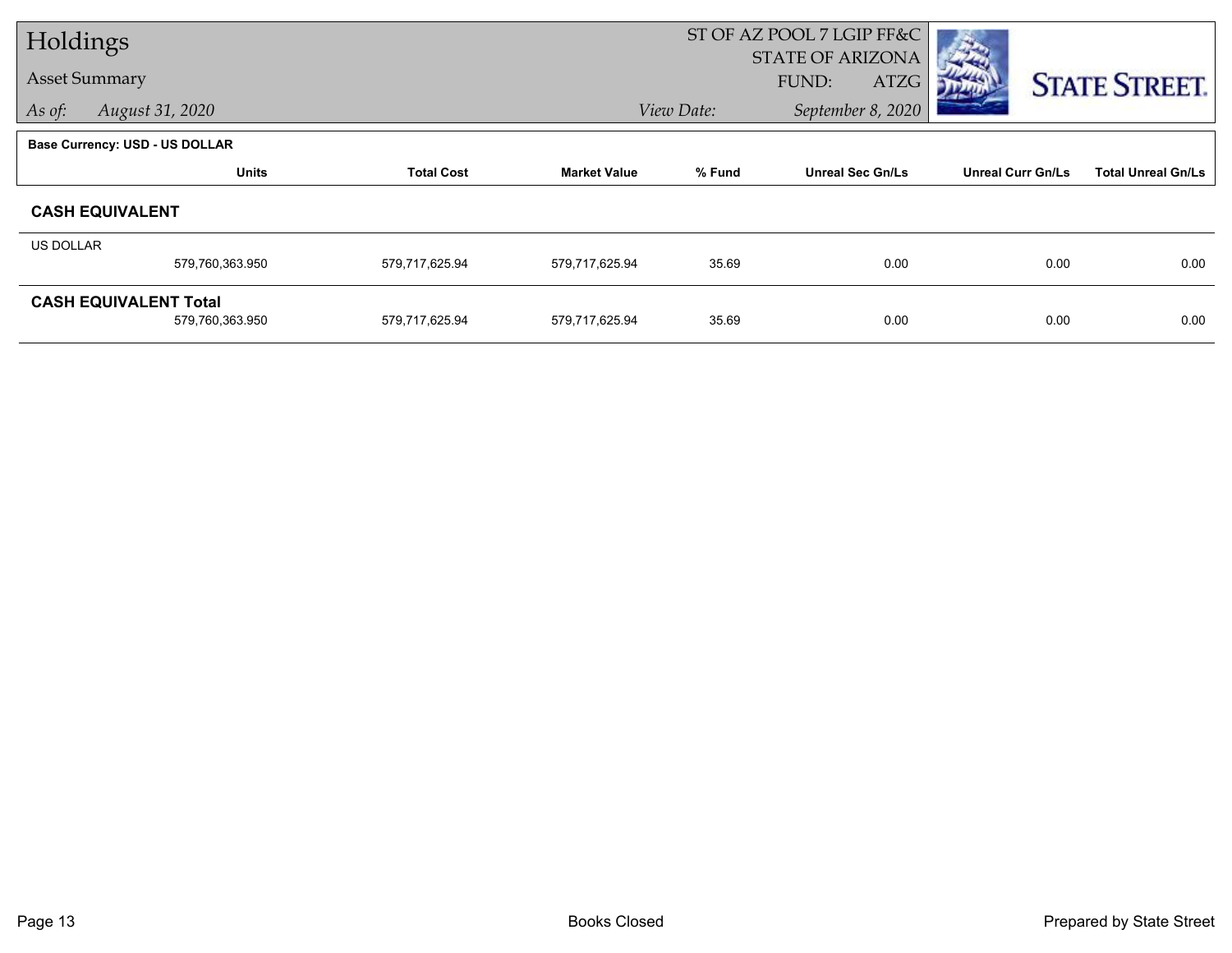| Holdings         |                                       |                   |                     | ST OF AZ POOL 7 LGIP FF&C |                         |                          |                           |
|------------------|---------------------------------------|-------------------|---------------------|---------------------------|-------------------------|--------------------------|---------------------------|
|                  |                                       |                   |                     |                           | <b>STATE OF ARIZONA</b> |                          |                           |
|                  | <b>Asset Summary</b>                  |                   |                     |                           | FUND:<br>ATZG           |                          | <b>STATE STREET.</b>      |
| As of:           | August 31, 2020                       |                   |                     | View Date:                | September 8, 2020       |                          |                           |
|                  | <b>Base Currency: USD - US DOLLAR</b> |                   |                     |                           |                         |                          |                           |
|                  | <b>Units</b>                          | <b>Total Cost</b> | <b>Market Value</b> | % Fund                    | <b>Unreal Sec Gn/Ls</b> | <b>Unreal Curr Gn/Ls</b> | <b>Total Unreal Gn/Ls</b> |
|                  | <b>FIXED INCOME</b>                   |                   |                     |                           |                         |                          |                           |
| <b>US DOLLAR</b> |                                       |                   |                     |                           |                         |                          |                           |
|                  | 1,045,000,000.000                     | 1,044,864,580.42  | 1,044,814,444.85    | 64.31                     | $-50, 135.57$           | 0.00                     | $-50,135.57$              |
|                  | <b>FIXED INCOME Total</b>             |                   |                     |                           |                         |                          |                           |
|                  | 1,045,000,000.000                     | 1,044,864,580.42  | 1,044,814,444.85    | 64.31                     | $-50, 135.57$           | 0.00                     | $-50, 135.57$             |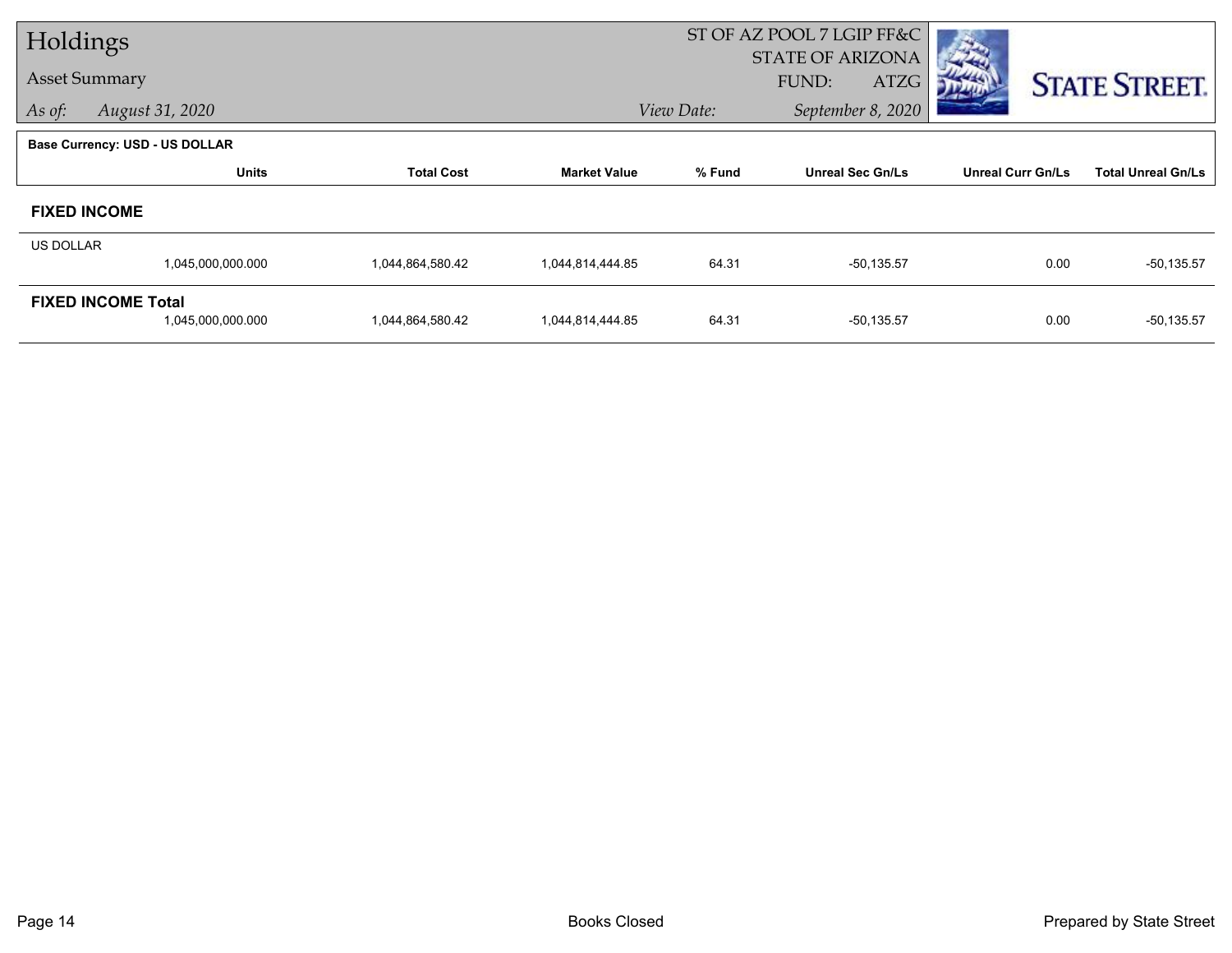| Holdings             |                                       |                   |                     | ST OF AZ POOL 7 LGIP FF&C |                                                 |                          |                           |
|----------------------|---------------------------------------|-------------------|---------------------|---------------------------|-------------------------------------------------|--------------------------|---------------------------|
| <b>Asset Summary</b> |                                       |                   |                     |                           | <b>STATE OF ARIZONA</b><br><b>ATZG</b><br>FUND: |                          | <b>STATE STREET.</b>      |
| As of:               | August 31, 2020                       |                   |                     | View Date:                | September 8, 2020                               |                          |                           |
|                      | <b>Base Currency: USD - US DOLLAR</b> |                   |                     |                           |                                                 |                          |                           |
|                      | Units                                 | <b>Total Cost</b> | <b>Market Value</b> | % Fund                    | <b>Unreal Sec Gn/Ls</b>                         | <b>Unreal Curr Gn/Ls</b> | <b>Total Unreal Gn/Ls</b> |
| <b>FUND Total</b>    |                                       |                   |                     |                           |                                                 |                          |                           |
|                      | 1,624,757,826.180                     | 1,624,579,668.59  | 1,624,529,533.02    | 100.00                    | -50.135.57                                      | 0.00                     | $-50, 135.57$             |